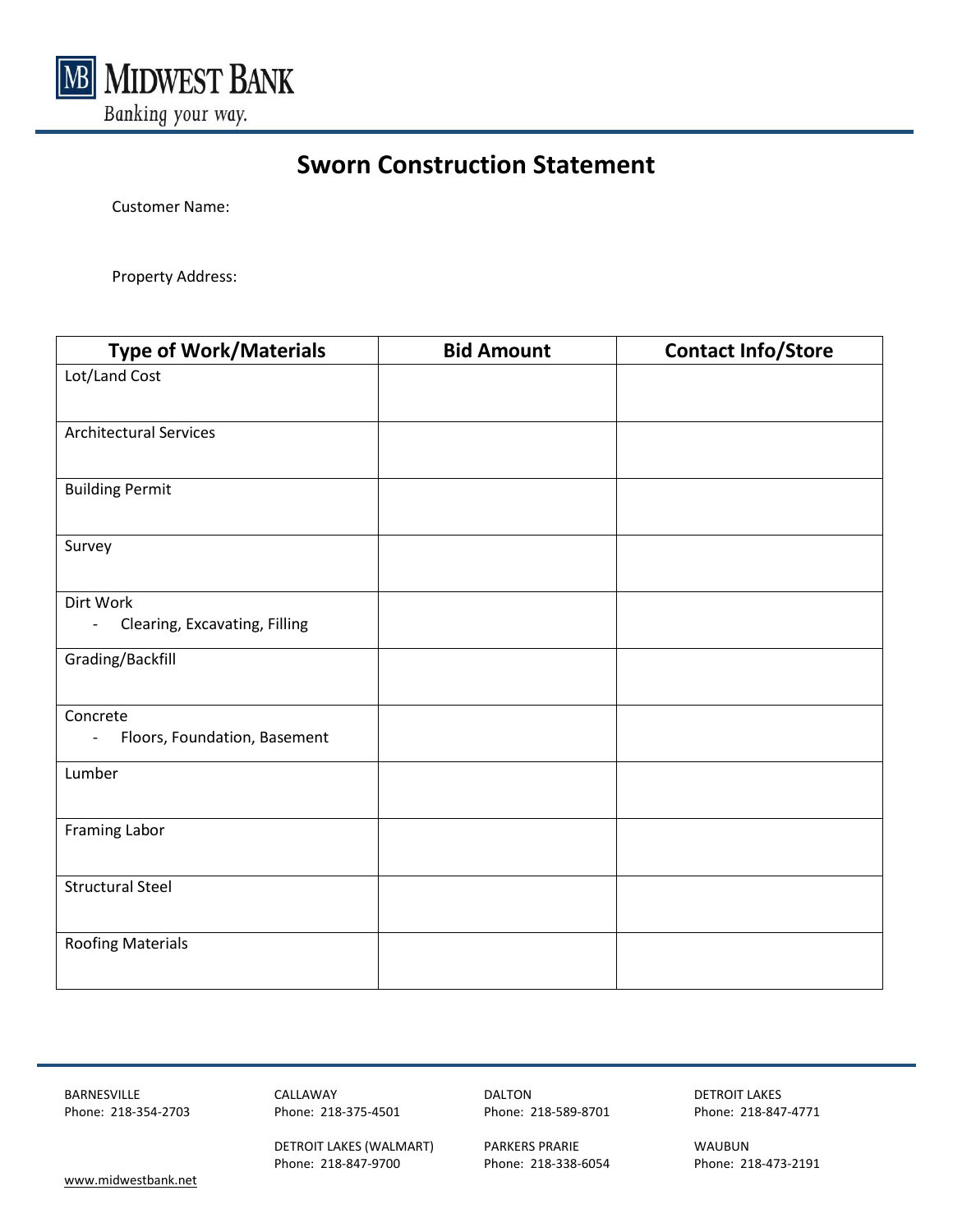

Banking your way.

| Roofing Labor                                                            |  |
|--------------------------------------------------------------------------|--|
| Windows                                                                  |  |
| <b>Siding Material</b>                                                   |  |
| Siding Labor                                                             |  |
| <b>Electrical Materials</b>                                              |  |
| <b>Electrical Fixtures</b>                                               |  |
| <b>Electrical Labor</b>                                                  |  |
| <b>Plumbing Materials</b>                                                |  |
| Plumbing Labor                                                           |  |
| Well System<br>Water/Sewer connect, Well,<br>$\blacksquare$<br>Well Pump |  |
| Septic System                                                            |  |
| Heating                                                                  |  |
| Air Conditioning                                                         |  |
| <b>Insulation Material</b>                                               |  |
| <b>Insulation Labor</b>                                                  |  |

BARNESVILLE CALLAWAY DALTON DETROIT LAKES

DETROIT LAKES (WALMART) PARKERS PRARIE WAUBUN Phone: 218-847-9700 Phone: 218-338-6054 Phone: 218-473-2191

Phone: 218-375-4501 Phone: 218-589-8701 Phone: 218-847-4771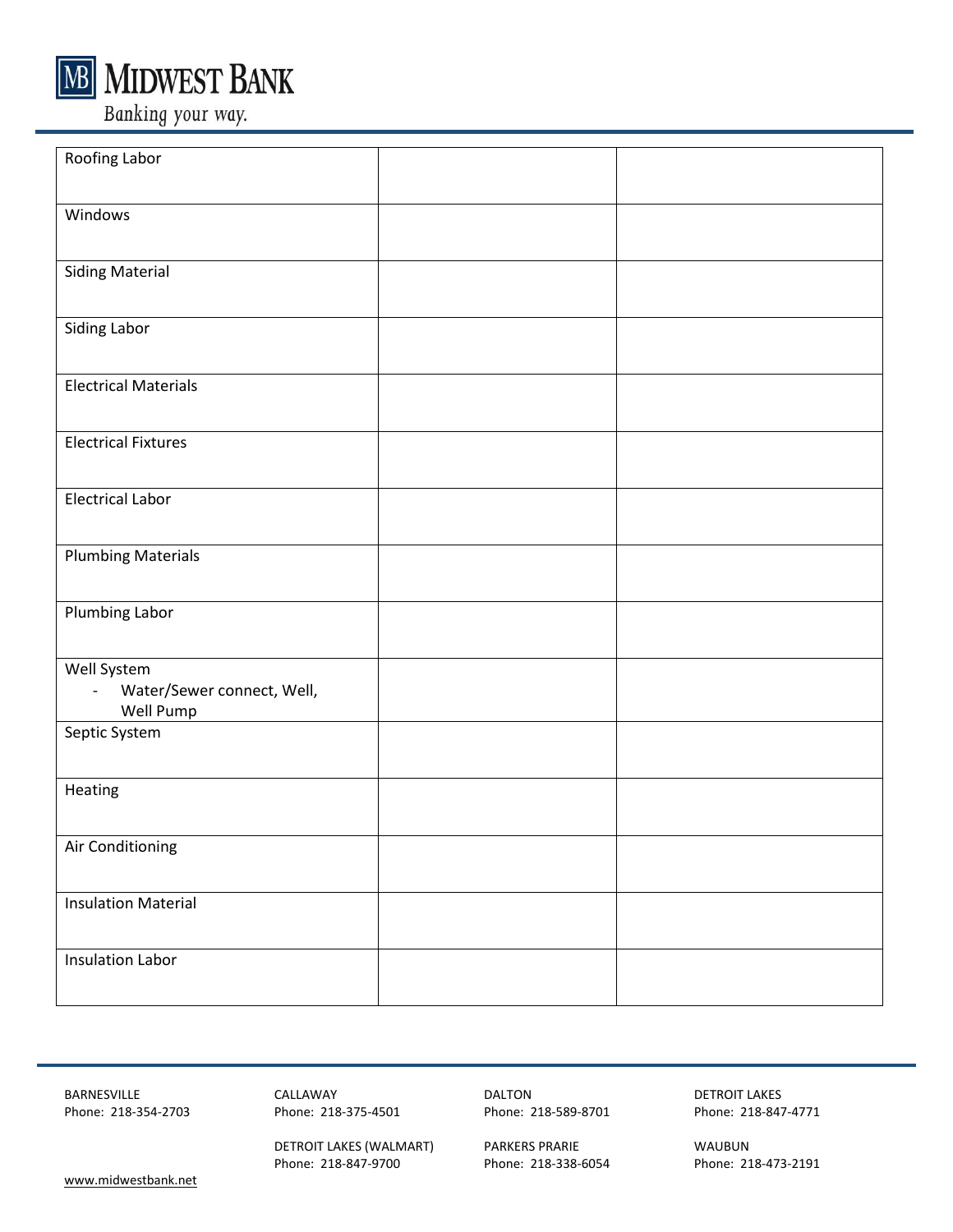

**MIDWEST BANK** 

Banking your way.

| <b>Drywall Material</b>                                                  |  |
|--------------------------------------------------------------------------|--|
| Drywall Labor/Taping                                                     |  |
| <b>Ceiling Spray</b>                                                     |  |
| Fireplace: Brick, Chimney                                                |  |
| Flooring: Tile, Ceramic,<br>$\overline{\phantom{a}}$<br>Linoleum, Carpet |  |
| Carpet Installation: If applicable                                       |  |
| Trim/Millwork                                                            |  |
| Trim Labor                                                               |  |
| <b>Painting Materials</b>                                                |  |
| Painting Labor                                                           |  |
| Countertops                                                              |  |
| Kitchen Cabinets                                                         |  |
| <b>Bath Cabinets</b>                                                     |  |
| Garage                                                                   |  |
| Garage Door Installation                                                 |  |

BARNESVILLE CALLAWAY DALTON DETROIT LAKES

DETROIT LAKES (WALMART) PARKERS PRARIE WAUBUN Phone: 218-847-9700 Phone: 218-338-6054 Phone: 218-473-2191

Phone: 218-375-4501 Phone: 218-589-8701 Phone: 218-847-4771